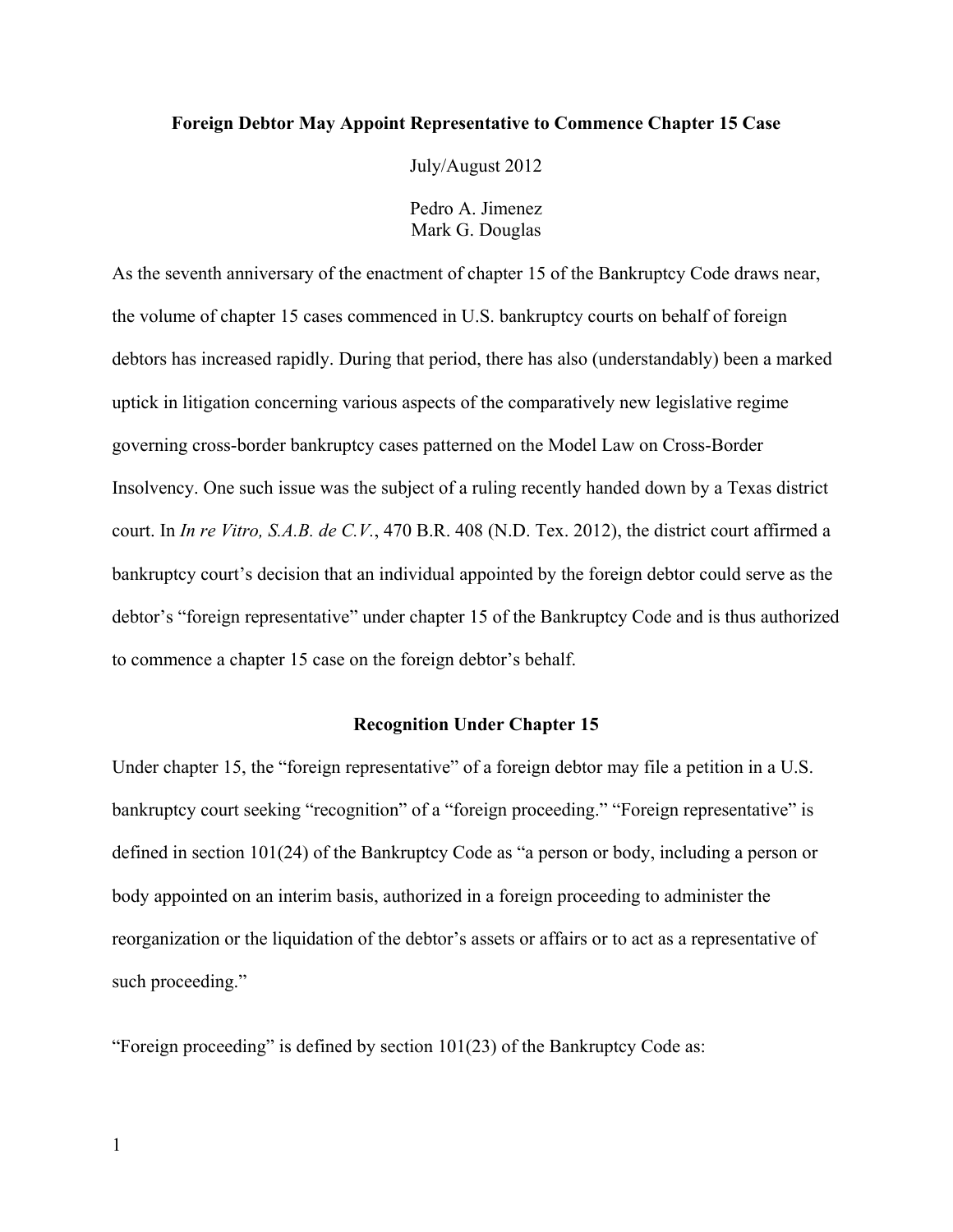a collective judicial or administrative proceeding in a foreign country, including an interim proceeding, under a law relating to insolvency or adjustment of debt in which proceeding the assets and affairs of the debtor are subject to control or supervision by a foreign court, for the purpose of reorganization or liquidation.

Because more than one bankruptcy or insolvency proceeding may be pending against the same foreign debtor in different countries, chapter 15 contemplates recognition in the U.S. of both a "main" proceeding—a case pending in the country that contains the debtor's "center of main interests"—and "nonmain" proceedings, which may have been commenced in countries where the debtor merely has an "establishment."

Once a foreign main proceeding has been recognized by the bankruptcy court, the foreign representative is authorized to operate the debtor's U.S. business in much the same way as a chapter 11 debtor in possession. The representative can also commence a full-fledged bankruptcy case under any other chapter of the Bankruptcy Code, so long as the foreign debtor is eligible to file for bankruptcy in the U.S. and the debtor has U.S. assets.

The foreign representative in a recognized chapter 15 case may intervene in any court proceeding in the U.S. in which the foreign debtor is a party, and it can sue and be sued in the U.S. on the foreign debtor's behalf. The representative is also conferred with some of the powers given to a bankruptcy trustee under the Bankruptcy Code, although those powers do not include the ability to invalidate most prebankruptcy preferential or fraudulent asset transfers or obligations, unless a case is pending with respect to the foreign debtor under another chapter of the Bankruptcy Code.

In *Vitro*, the district court carefully examined section 101(24)'s definition of "foreign representative" to ascertain the meaning of the phrase "authorized in a foreign proceeding."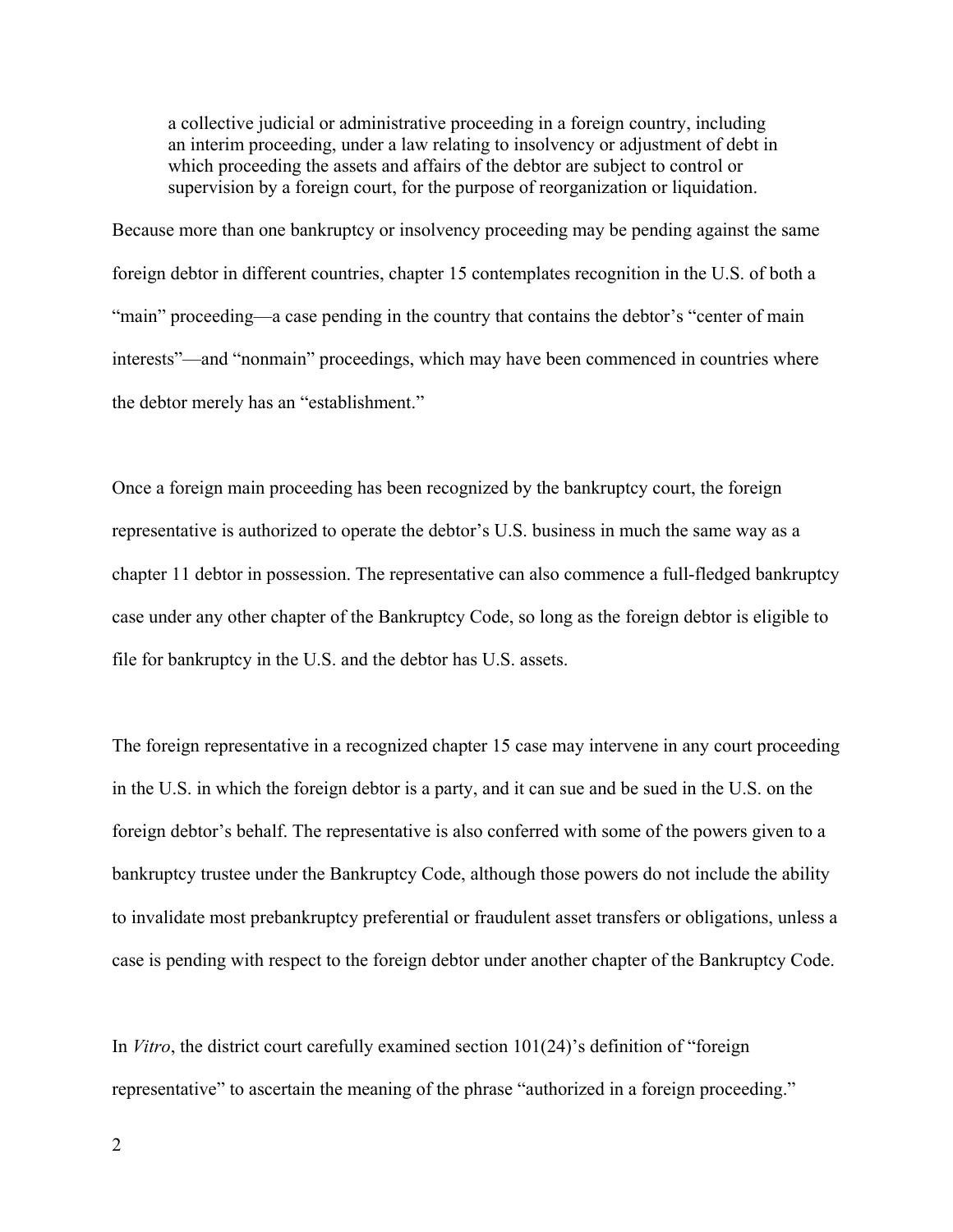### *Vitro*

Vitro, S.A.B. de C.V. ("Vitro"), is a Mexican holding company whose subsidiaries jointly constitute one of the largest glass manufacturers in the world. At a board meeting in October 2010, Vitro appointed Alejandro Sanchez-Mujica as its "foreign representative" in connection with an anticipated bankruptcy filing. In December 2010, Vitro filed in Mexico a voluntary petition for reorganization pursuant to Mexico's *Ley de Concursos Mercantiles* (the "Mexican Business Reorganization Act"). Sanchez-Mujica later filed a petition in the U.S. bankruptcy court in New York seeking recognition of Vitro's Mexican bankruptcy proceeding under chapter 15 and an injunction preventing the continuation of litigation commenced in New York against Vitro's nondebtor guarantors and affiliates. The venue of Vitro's chapter 15 case was subsequently moved to Texas so that it could be administered with other related proceedings.

An ad hoc group of Vitro noteholders objected to Vitro's chapter 15 petition, primarily because Sanchez-Mujica could not be a "foreign representative" since he was not permitted to leave Mexico. Vitro responded by appointing Javier Arechavaleta Santos as its "co-foreign representative" in connection with the Mexican and U.S. bankruptcy proceedings. After the U.S. bankruptcy court entered an order on July 21, 2011, recognizing the Mexican bankruptcy proceeding under chapter 15 as a foreign main proceeding (and expressly ruling that Vitro could appoint its own "foreign representative" as a predicate to the application for recognition under section 1517 of the Bankruptcy Code), the noteholders appealed.

# **The District Court's Ruling**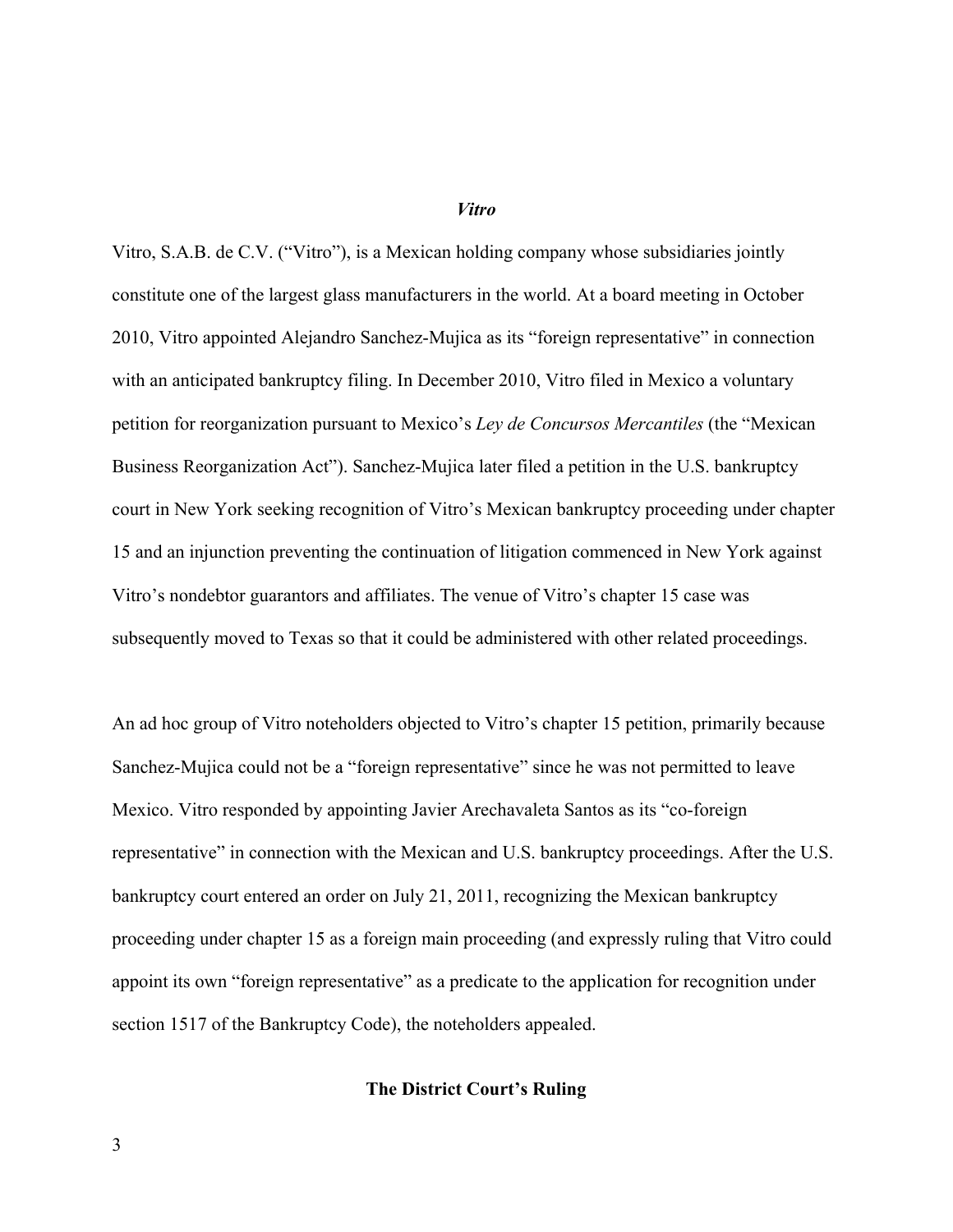The noteholders argued that the U.S. bankruptcy court's recognition of the Mexican bankruptcy proceeding under chapter 15 was improper because, having never been formally appointed by the Mexican court, Sanchez-Mujica and Santos could not be Vitro's foreign representatives within the meaning of section 101(24) of the Bankruptcy Code.

The district court disagreed with the noteholders' characterization of the phrase "foreign proceeding" in section 101(24) as "express and unambiguous" in restricting qualified "foreign representatives" to individuals or entities that are directly authorized by a foreign court to act in that capacity. According to the court, "[I]t is reasonable to understand the phrase 'authorized in a foreign proceeding' more broadly, *i.e.*, to mean authorized *in the context of* a foreign bankruptcy proceeding."

Given the "apparent uncertainty" regarding the meaning of section 101(24), the district court looked to sources other than the statutory language, including relevant case law, to determine its meaning. The court acknowledged that case law on this issue is sparse, although, it wrote, "every case cited by the parties suggests that a debtor is allowed to appoint its own foreign representative." In fact, the court explained, U.S. bankruptcy courts have granted recognition of *concurso* proceedings "every single time they have been asked to do so by a petitioner who was appointed by the Mexican debtor, without exception."

In particular, the court found the reasoning articulated in an unpublished ruling, *In re Compania Mexicana de Aviacion, S.A. de C.V.*, No. 14182 (MG) (Bankr. S.D.N.Y. Nov. 8, 2010), to be persuasive. In *Compania Mexicana*, bankruptcy judge Martin Glenn ruled that the board of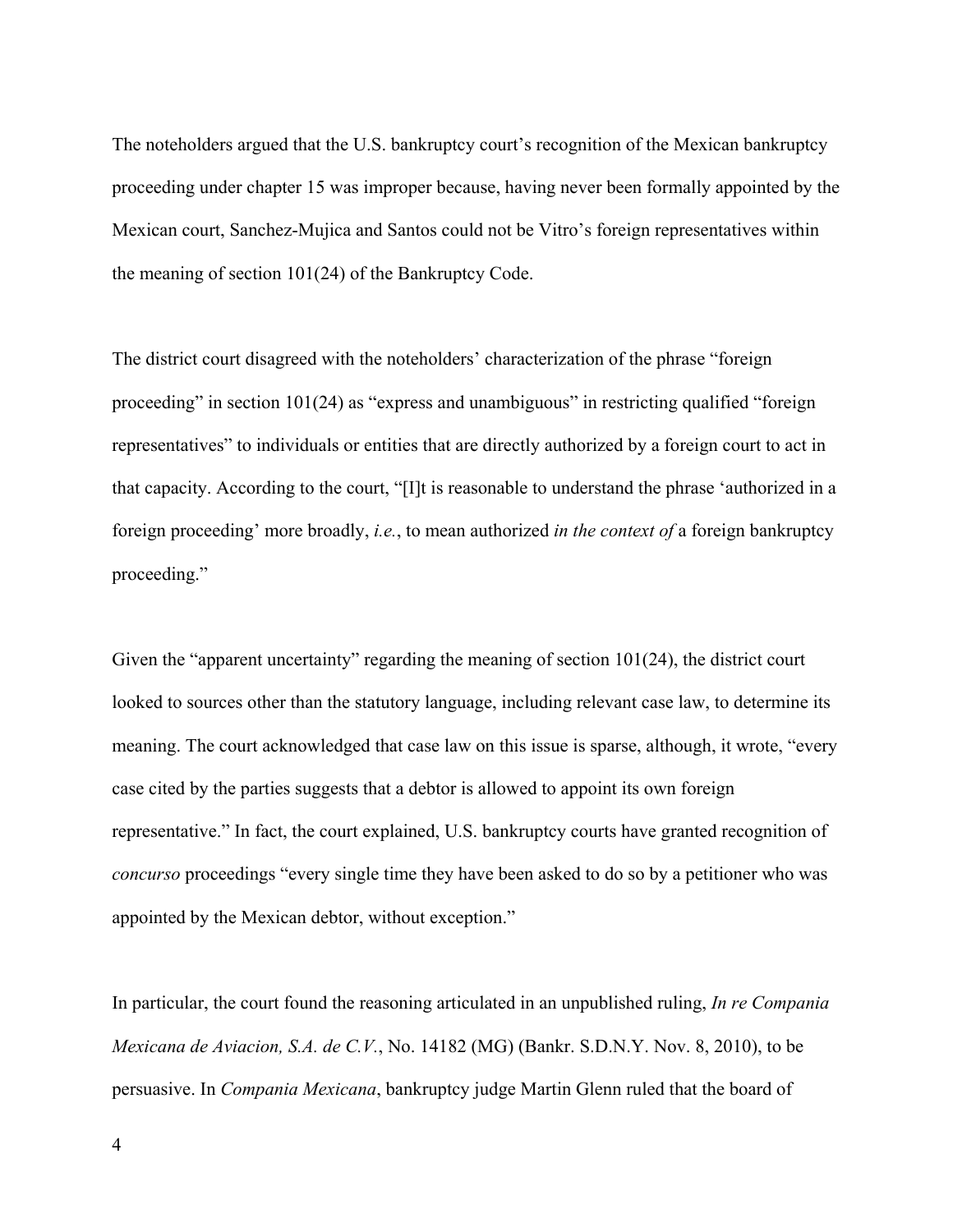directors of a Mexican corporation could authorize a person to act as the corporation's foreign representative in a chapter 15 case. Judge Glenn based his decision on the fact that, under the Mexican Business Reorganization Act, the debtor is allowed to continue to manage its affairs during a bankruptcy proceeding, akin to a chapter 11 "debtor in possession" under U.S. bankruptcy law. Because the debtor in a Mexican bankruptcy proceeding is essentially a debtor in possession, Judge Glenn held that the debtor may authorize its own foreign representative under section 101(24).

The district court in *Vitro* agreed. According to the court, because: (i) section 101(24) refers to, among other things, persons or entities "authorized in a foreign proceeding to administer the reorganization or the liquidation of the debtor's assets or affairs," and (ii) a debtor in a commercial Mexican bankruptcy proceeding is essentially a debtor in possession, Vitro's foreign representatives need not have been formally approved by the Mexican bankruptcy court to qualify in that capacity for purposes of recognition of Vitro's bankruptcy proceeding under chapter 15.

The district court rejected the noteholders' argument that the Mexican Business Reorganization Act prohibits a debtor in possession like Vitro from appointing its own foreign representative. Even if this were so (and the court expressed some doubt on this point in light of the evidence), the court explained, "the matter of whether Sanchez-Mujica and Arechavaleta are proper foreign representatives is a matter of United States—not Mexican—law." Finally, the district court concluded that any error that may have been committed by the bankruptcy court in taking judicial notice of materials from other bankruptcy cases was harmless.

5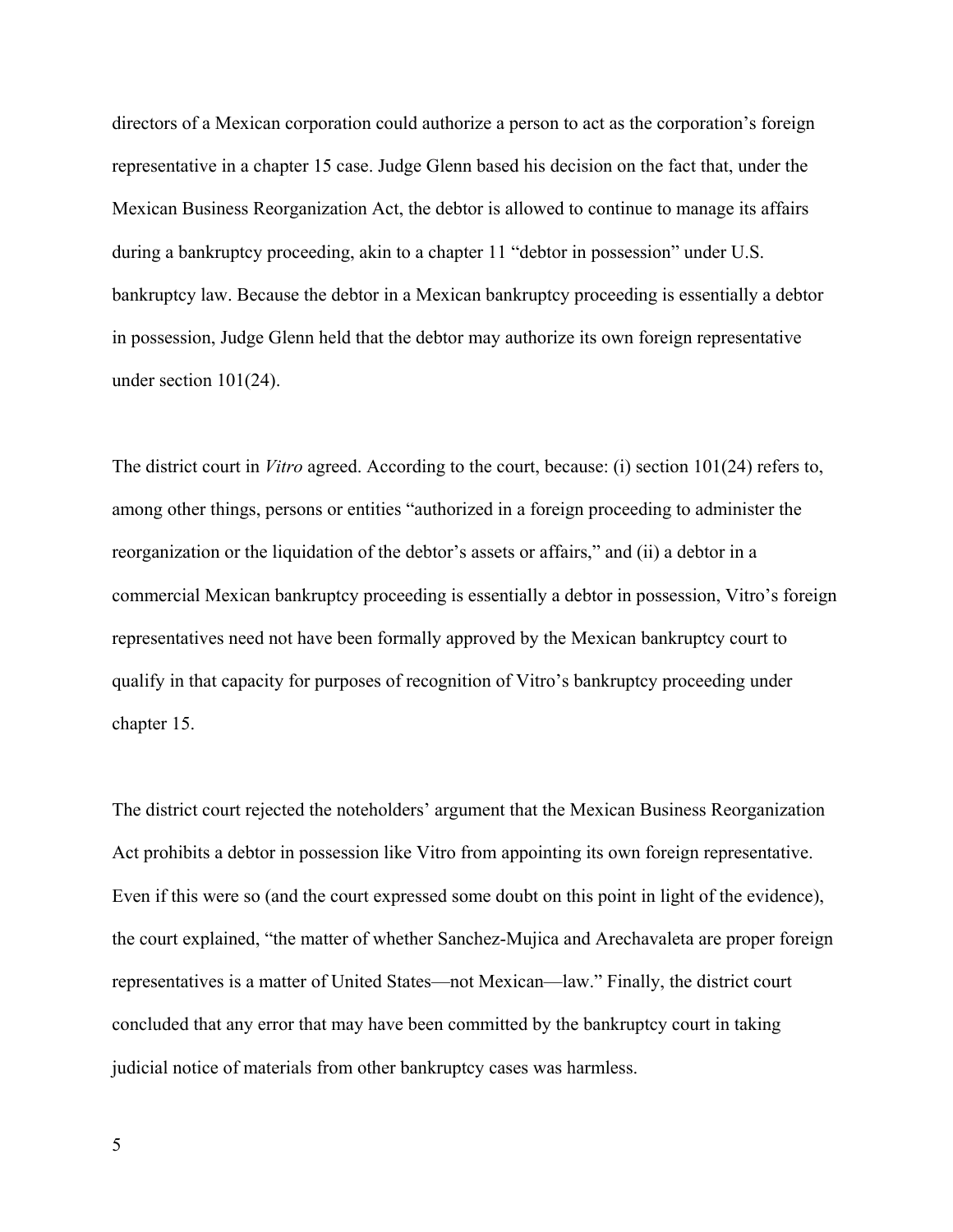### **Outlook**

*Vitro* appears to be the first published ruling on whether a foreign debtor's representative must be court-appointed to qualify as a "foreign representative" under chapter 15. Even so, the decision is consistent with other rulings that have interpreted "foreign proceeding" to encompass extra-judicial winding-up or insolvency proceedings. It also reinforces the notion that chapter 15 was designed to be flexible in providing assistance to accredited representatives of foreign debtors with assets located in the U.S. That bedrock of chapter 15 jurisprudence is especially relevant here. If the position advanced by the noteholders had been accepted by the district court, the corresponding implication would be that a Mexican company could not seek chapter 15 relief until such time as the Mexican courts had accepted the bankruptcy petition and appointed a person to act as the foreign representative. Since that process normally takes months under the Mexican Business Reorganization Act, a Mexican debtor would be unable to protect its U.S. based assets and interests during that time, a result that would undermine the prospects for a successful reorganization in Mexico and would be squarely at odds with the purpose behind the enactment of chapter 15.

Chapter 15 continues to evolve rapidly, and *Vitro* is far from the only notable chapter 15 ruling handed down thus far in 2012—even in the same chapter 15 case. Six weeks after the district court issued its decision in *Vitro*, the bankruptcy court overseeing Vitro's chapter 15 case ruled in *In re Vitro S.A.B. de C.V.*, 2012 WL 2138112 (Bankr. N.D. Tex. June 13, 2012), that releases of nondebtor affiliates included in Vitro's Mexican reorganization plan were unenforceable as being contrary to U.S. public policy, opening the door for bondholders seeking to collect on \$1.2 billion in debt for which the nondebtors were jointly liable as guarantors or direct obligors.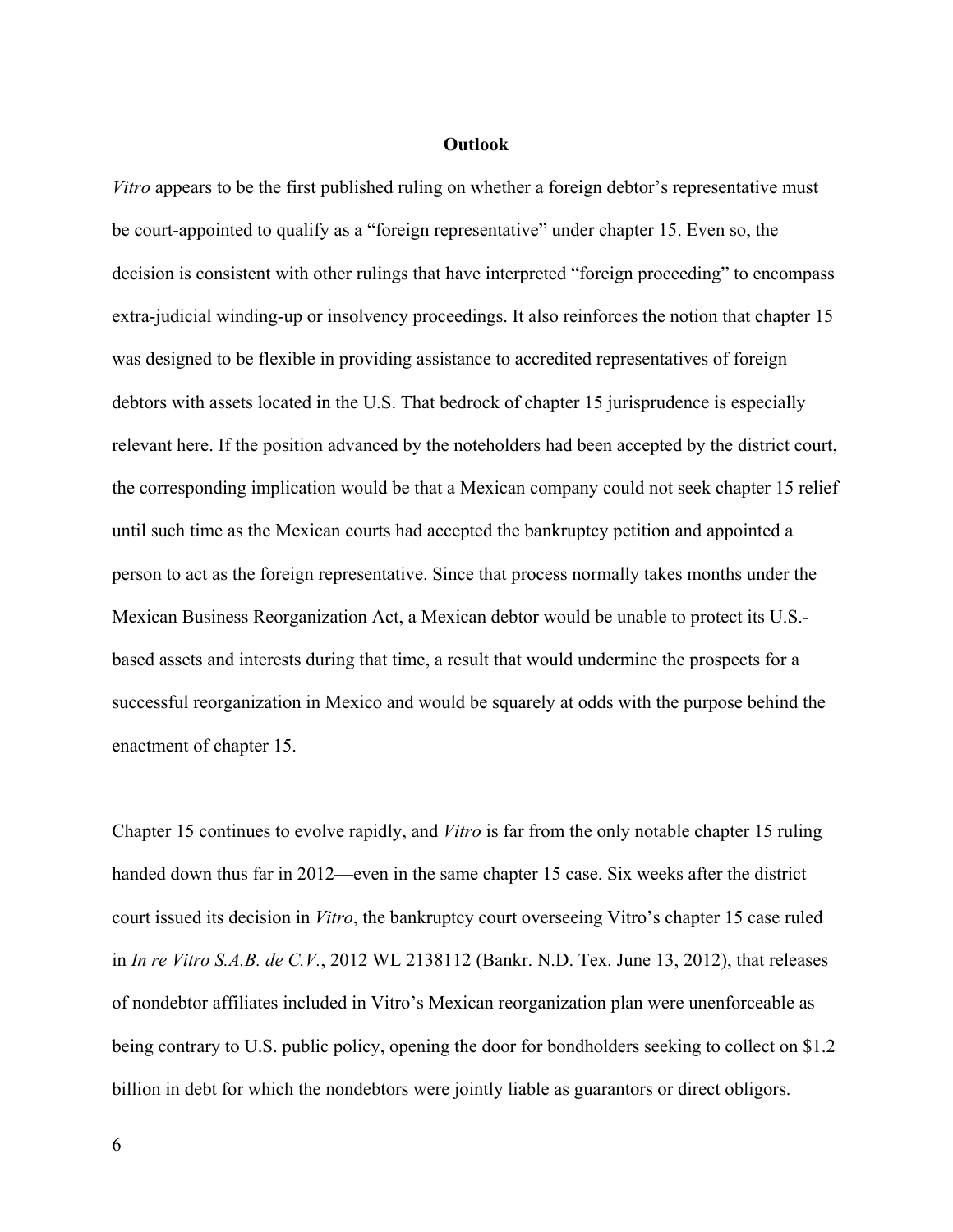The June 13 *Vitro* decision, which has been appealed directly to the Fifth Circuit, would appear to be contrary to a New York bankruptcy court's decision in *In re Metcalfe & Mansfield Alternative Investments*, 421 B.R. 685 (Bankr. S.D.N.Y. 2012). In *Metcalfe*, the court, by way of "additional assistance" in a chapter 15 case involving a Canadian debtor, enforced a Canadian court's order confirming a restructuring plan that contained nondebtor releases and injunctions, even though it was uncertain whether a U.S. court would have approved the releases and injunctions in a case under chapter 7 or 11 of the Bankruptcy Code. The bankruptcy court reasoned that such uncertainty was of little consequence in the case before it, which involved not the propriety of nondebtor injunctions and releases in a plenary bankruptcy case, but rather a request to enforce a foreign judgment in a chapter 15 case. The court concluded that "principles of enforcement of foreign judgments and comity in chapter 15 cases strongly counsel approval of enforcement in the United States of the third-party non-debtor release and injunction provisions included in the Canadian Orders, even if those provisions could not be entered in a plenary chapter 11 case."

The June 13 *Vitro* decision is also at odds with the U.S. district court's ruling in *CT Investment v. Carbonell and Grupo Costamex*, 2012 WL 92359 (S.D.N.Y. Jan. 11, 2012), in which the court, in extending comity to an order issued by a Mexican court overseeing the *concurso* of Cozumel Caribe S.A. de C.V., rejected the argument that an order issued by the Mexican court staying all collection actions during the pendency of the Mexican bankruptcy proceeding, including any actions against nondebtor affiliates to enforce a guaranty, violated U.S. public policy. The court concluded that extension of the stay to a nondebtor guarantor under the terms of the order was